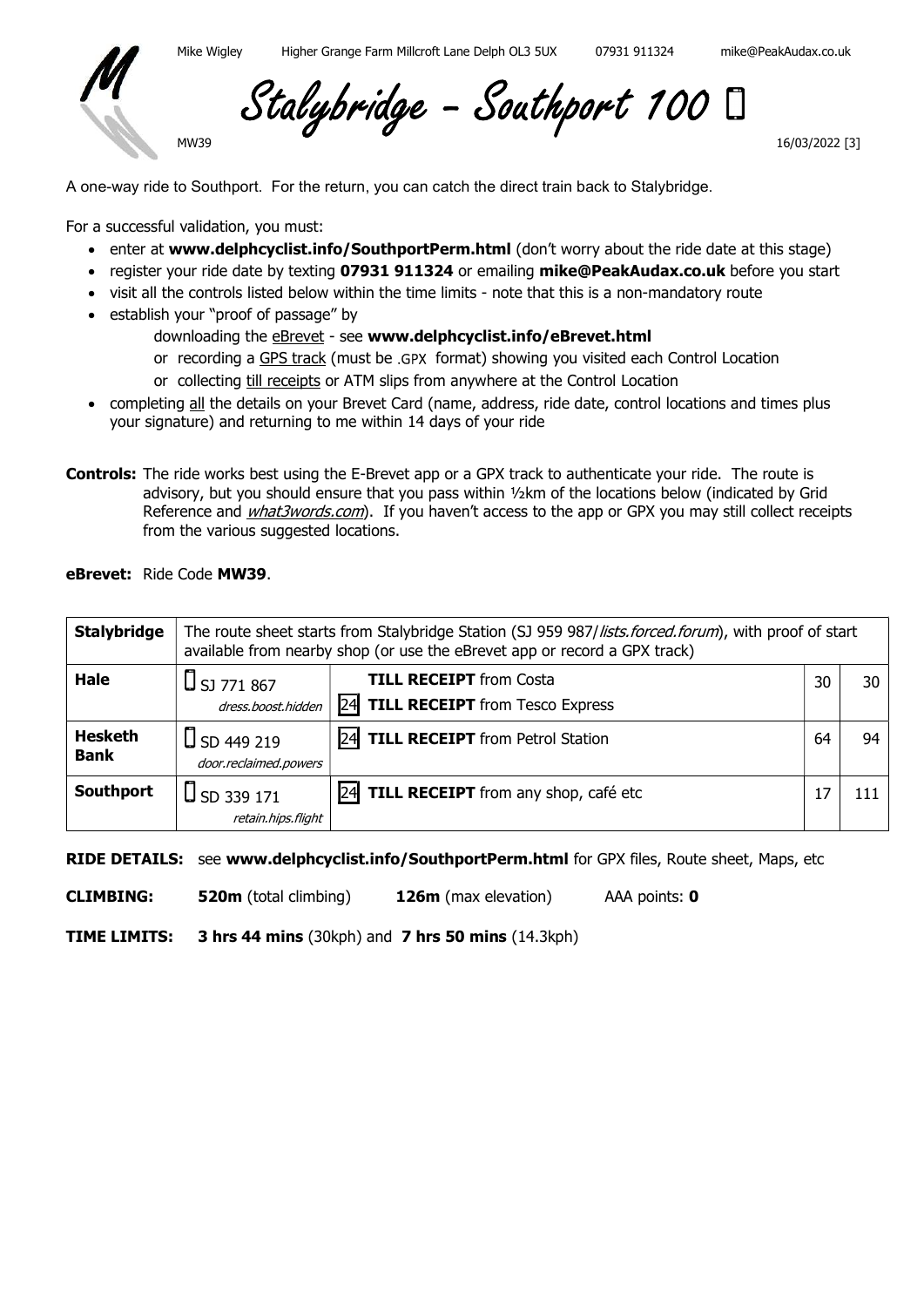

| 17.7 $\bigoplus$ <i>Rugby Club</i> after Shell garage                                                          |  |  |
|----------------------------------------------------------------------------------------------------------------|--|--|
| स <mark>ङ्ख्</mark> जे <i><disbury club<="" golf="" i="">/Ford Ln</disbury></i>                                |  |  |
|                                                                                                                |  |  |
| 20.0 $\rightarrow$ Royle Green Road                                                                            |  |  |
| 20.2 $\triangleleft$ Kingsley Road<br>$\uparrow$ through bollards on cyclepath and<br>continue on Beech Avenue |  |  |
| 20.5 <sup>+</sup> Roundwood Road                                                                               |  |  |
| 21.3 $\textbf{\textsf{t}}$ and<br>◆3rd exit <benchill greenwood="" rd<="" td=""></benchill>                    |  |  |
| 22.6 $\bigoplus$ <b>Baguley</b> Hollyhedge Road<br>(cross tram tracks)                                         |  |  |
| 23.7 H <newall green="" greenbrow="" rd<="" td=""></newall>                                                    |  |  |
| 25.0 $\rightarrow$ after Newall Green pub, Newall Rd<br>$\mathbf \tau$                                         |  |  |
| $\blacktriangleright$ Whitecarr Lane                                                                           |  |  |
| 26.2 $\textbf{\textsf{t}}$ Clay Lane                                                                           |  |  |
| 26.7 $\mathbf{P}$ (2 <sup>nd</sup> R) Grove Lane                                                               |  |  |
| 27.7 $\bigoplus$ Delaheys Road (A5144)                                                                         |  |  |
| 28.2 $\bigoplus$ Park Road (B5162)<br>$\blacktriangleright$ Planetree Road                                     |  |  |
| 29.4 $\rightarrow$ Ashley Road                                                                                 |  |  |
| 29.6 Tesco on R, Costa on L etc<br>Hale $\cup$                                                                 |  |  |